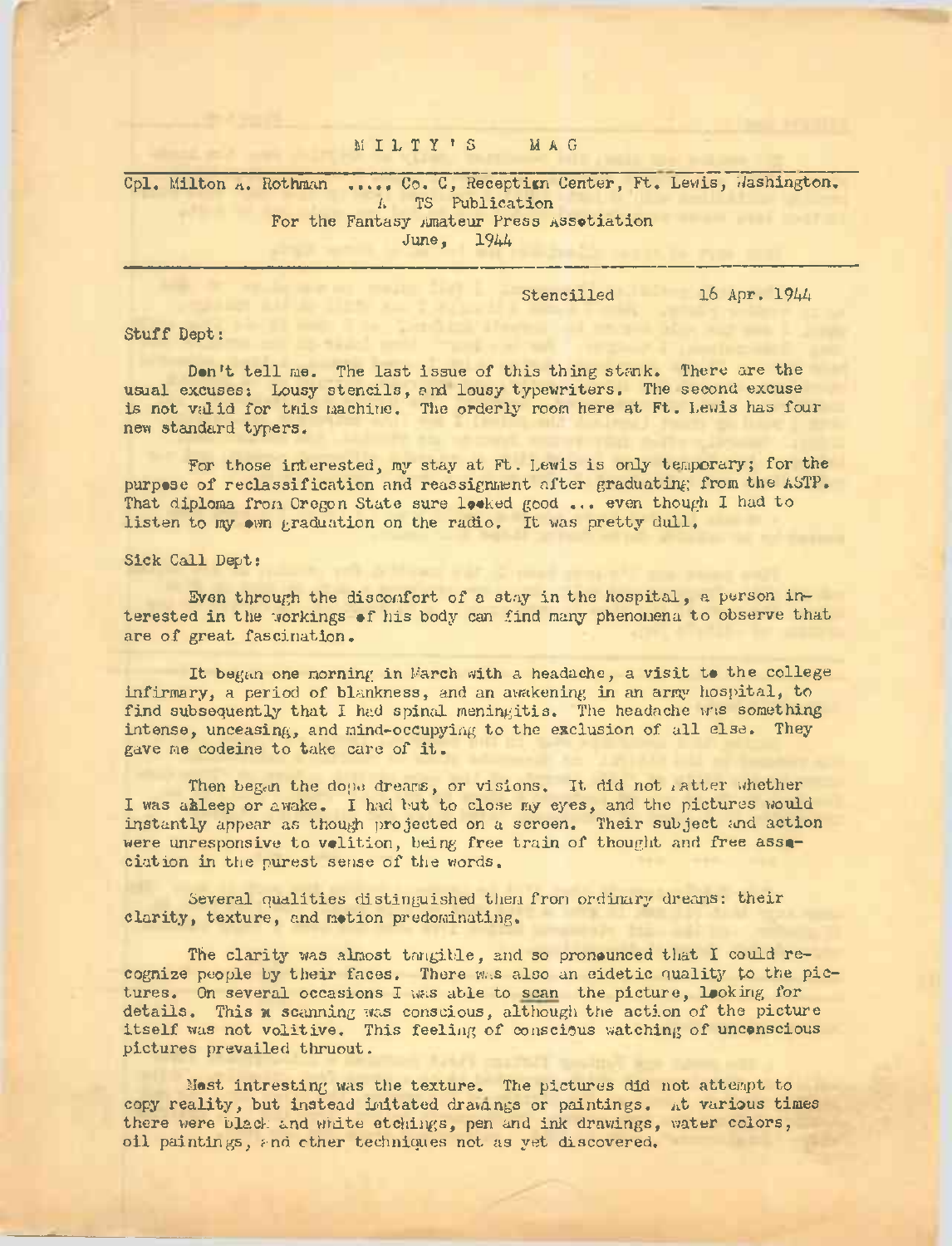### Milty's Hag Page two page two page two page two page two page two page two page two page two page two page two page two page two page two page two page two page two page two page two page of two page of two page of two pag

THE motion was slow, and consisted mostly of drifting over the landscape. This was without control, and several times I was disturbed by impending collisions with objects until I realized (and my mind held this realization thru subsequent dreams) that I was in bed and could not be hurt.

This sort of thing alleviated the tedium of three days.

Then that period of blankness. I fell asleep in one place and woke up in another place. When I awoke I tlought I was still at the college, until I saw the gold bar on the nurse's uniform, nd I knew it was Camp Adair now. Unconscious, I thought. For how long" Then later on the details were told to me. It was four hours during thich I moved around, this answered questions, tho not too intelligently, and otherwise carried on as thoughk conscious. But not remembered. Amnesia? The doctor said probably, and when I read my chart (against the rules) I saw this extremely interesting thing: "Shortly after intravenous feeding was started, the patient fell asleep. Then he awoke he looked like an entirely different person, and was quite alert and intelligent." For that w.s .hen I really awoke.

A couple hundred years ago they would have said that  $I<sup>t</sup>$ d been possessed by an outside force during those four hours.

Five years ago I'd have been in the hospital for months, if I'd gotten out at all. Progress and sulfa drugs now produces a cure in four or five days. The rest of the time is pure gravy: <sup>a</sup> GI vacation, conducive to the writing of Kilty's Hag.

#### More stuff Dept:

During that memorable stay in the hospital, there was a time when I was reduced to the pitiful and desperate state of reading a publication known by the title of "Life Story", of the same general nature as "True Confessions." In it was mul featured a story by one Paul Ernst. Could it be the mighty Paul Ernst of decade-ago Veird Tales and Astounding Stories?

It'<sup>s</sup> fairly certain that I'll be overseas before the year is out. The army says that all men in over a year must go this year. Now I've been in 20 months, and the most strenuous action I've seen has' been a 3~day bivouac and a frrnal dance at the college.

TOM BILL PARTIES ...

Raised Eyebrew Dept:

<sup>A</sup> few weeks ago Fantasy Fiction Field featured a lithographed cover entitled "Intolerance" which purported **to** be a scene from Atlantis. While looking through a book on the history of the movies, the other day, lo and behold, I found the same scene: Belshazzar's palace, from the D.W. Griffith movie "Intolerance", made in 1916. An enormous scene for any year.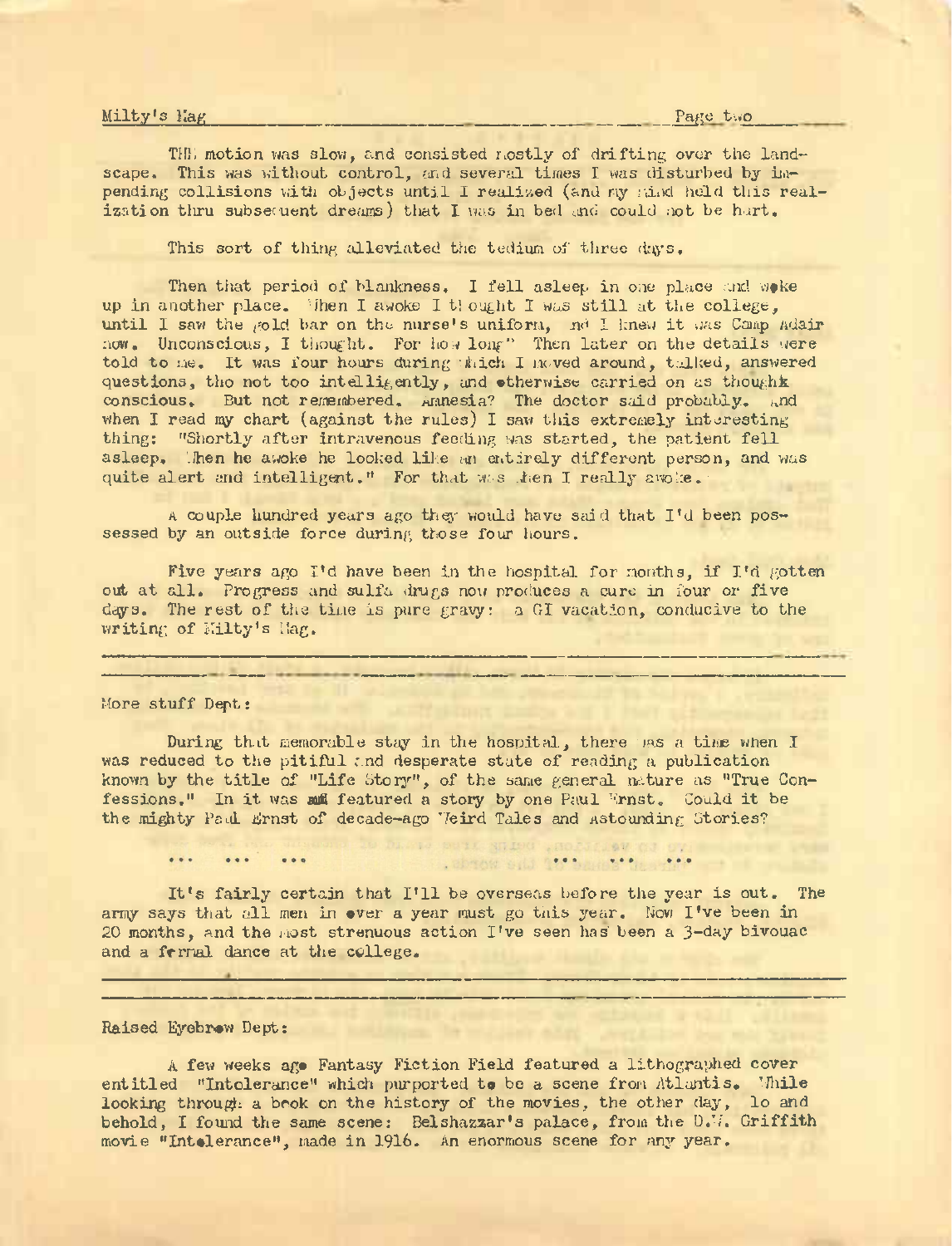## L'ilty's Mag

Four-letter word Dept:

Norman Stanley'<sup>s</sup> quote from my letter in the last mailing gives me the excuse to enlarge upon the subject of array slang.

It'<sup>s</sup> amazing the way <sup>a</sup> few abbreviations allow you to say in public things which actually are the height of unprintable language. The Saturday Evening Post and Forrie Ackerman toss around SNAFU, TAHFU, and FUBAH without turning a hair. The meanings they give are: "Situation normal, all fouled up," "Things are really fouled up", "Fouled up beyond all recognition." Obviously, the original sayings use the  $L$ -letter  $angle$ -saxon in the obvious places, but nobody seems to care.

TS is an expression that carries an entire philosophy behind it. It means "Tough situation," only there again the second ward should have but four letters, and mean something that Juffus objects **to.**

You use it like this: 'hen your long awaited furlough is cancelled, it's TS. 'Then you get busted to go to the nSTP, and then flunk out, it's TS. "Jhen you have a heavy date for Saturday, and you have to go on guard duty, it's TS. Then you get a sheet that's two feet wide and fifteen feet long, it'<sup>s</sup> TS.

So you go to the Chaplain and get from him a TS card which, when punched by your comrades, entitles you to several hours of sympathy.

So when you reach the chow line just as they run out of pork chops and start handing out hot dogs, the cook says to you, "TS old man, let me punch your card."

Therein lies a philosophy. Everytime you say TS, you are cushioning one of the many big and little psychological socks **on** the jaw <sup>a</sup> person has to take in the array. You take plenty of them in civilian life, but in the army they come thick and fast. The TS philosophy is another of those mental armors Sgt. Bridges and I have been discussing which the GI uses to keep from becoming unhappy.

........................

The language boys in the crowd will be overjoyed to learn of the creation of <sup>a</sup> new verb: **"to** brown-nose", **or** simply, "to brown," It's used more often in the noun form: "Brown-nosing," or "browning." One who brownOnoses is <sup>a</sup> brown-noser. I haven't yet figgered out how to explain its derivation in a family publication.

## 

I could tell you about our song "I'm a GFU from the <sup>a</sup>STU," but I won't. \*\*\*\*\*\*\*\*\*\*\*\*\*\*\*\*\*\*\*\*\*\*\*\*\*\*\*

Ah ---- to what depths have I sunk....... Am I low enough for you, brother Laney?